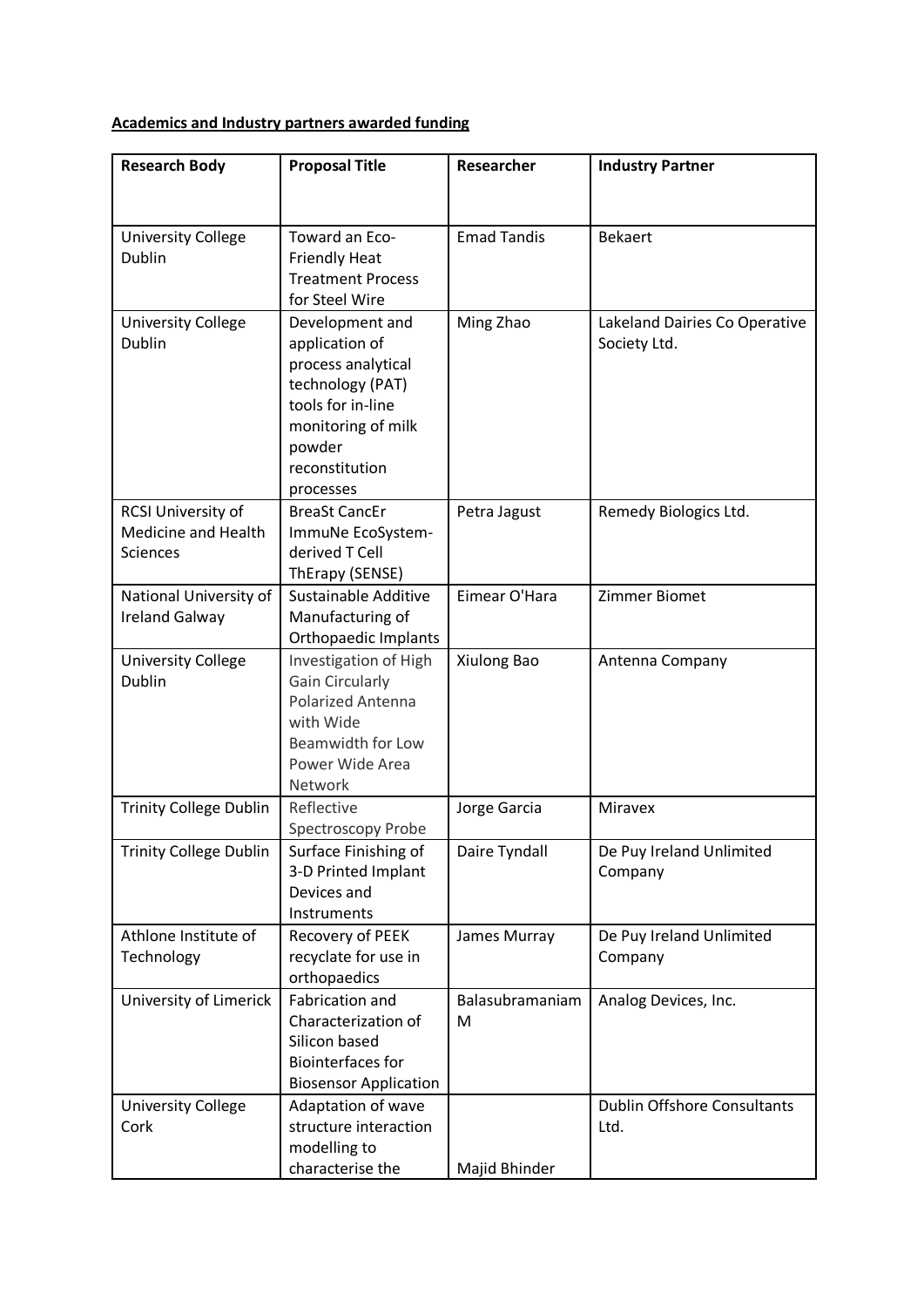|                                                                     | performance of a<br>novel mooring<br>optimisation device<br>for floating offshore<br>wind                                                              |                             |                                            |
|---------------------------------------------------------------------|--------------------------------------------------------------------------------------------------------------------------------------------------------|-----------------------------|--------------------------------------------|
| <b>Trinity College Dublin</b>                                       | <b>Aeroacoustics Noise</b><br>Modelling,<br>Measurement and<br>Prediction to<br>standardise HDD-<br><b>Chassis interactions</b><br>used in large-scale |                             | Seagate Technology LLC                     |
|                                                                     | <b>Date Centres</b>                                                                                                                                    | Sahan Wasala                |                                            |
| RCSI University of<br><b>Medicine and Health</b><br><b>Sciences</b> | Preparation of 18F or<br>19F labelled RNAs via<br>$4'$ -F and $2'$ -F-<br>deoxyribose<br>nucleotides and their<br>precursors                           | <b>Karen Fox</b>            | KelAda Pharmachem Ltd.                     |
| National University of                                              | Putting the Bio in                                                                                                                                     |                             | Analog Devices, Inc.                       |
| <b>Ireland Galway</b>                                               | <b>Biosensing: Bioassay</b><br>Development for a<br>Silicon-based<br>Electrical<br>Transduction<br>Platform                                            | Marie Le Berre              |                                            |
| <b>Tyndall National</b>                                             | Design and                                                                                                                                             |                             | <b>Boston Scientific</b>                   |
| Institute                                                           | fabrication of a novel<br>highly localised drug<br>delivery device for<br>Photodynamic                                                                 |                             |                                            |
|                                                                     | Therapy                                                                                                                                                | <b>Walter Messina</b>       |                                            |
| University of Limerick                                              | Selective Delayering<br>of Low-geometry<br>Materials by Plasma<br>FIB Dx Chemistry for<br>the Failure Analysis<br>of Magnetic Sensors                  | Ibrahim Saana<br>Amiinu     | Analog Devices, Inc.                       |
| <b>Trinity College Dublin</b>                                       | Assessment of<br>coastal evolution and<br>vulnerability along<br><b>County Wicklow</b><br>using geospatial                                             |                             | Gavin & Doherty<br>Geosolutions Ltd. (GDG) |
|                                                                     | techniques                                                                                                                                             | Sojan Mathew                |                                            |
| <b>Trinity College Dublin</b>                                       | Anti-Corrosion Sol-<br><b>Gel Based Coatings</b><br>for 3D Printed<br><b>Ceramic and Metal</b><br>Substrates                                           | Sudhakara Naidu<br>Neppalli | Kastus Technologies                        |
| National University of                                              | <b>Mechanical Behavior</b>                                                                                                                             |                             | <b>EireComposites Teo</b>                  |
| <b>Ireland Galway</b>                                               | of Recycled Carbon                                                                                                                                     | Akash Pisharody             |                                            |